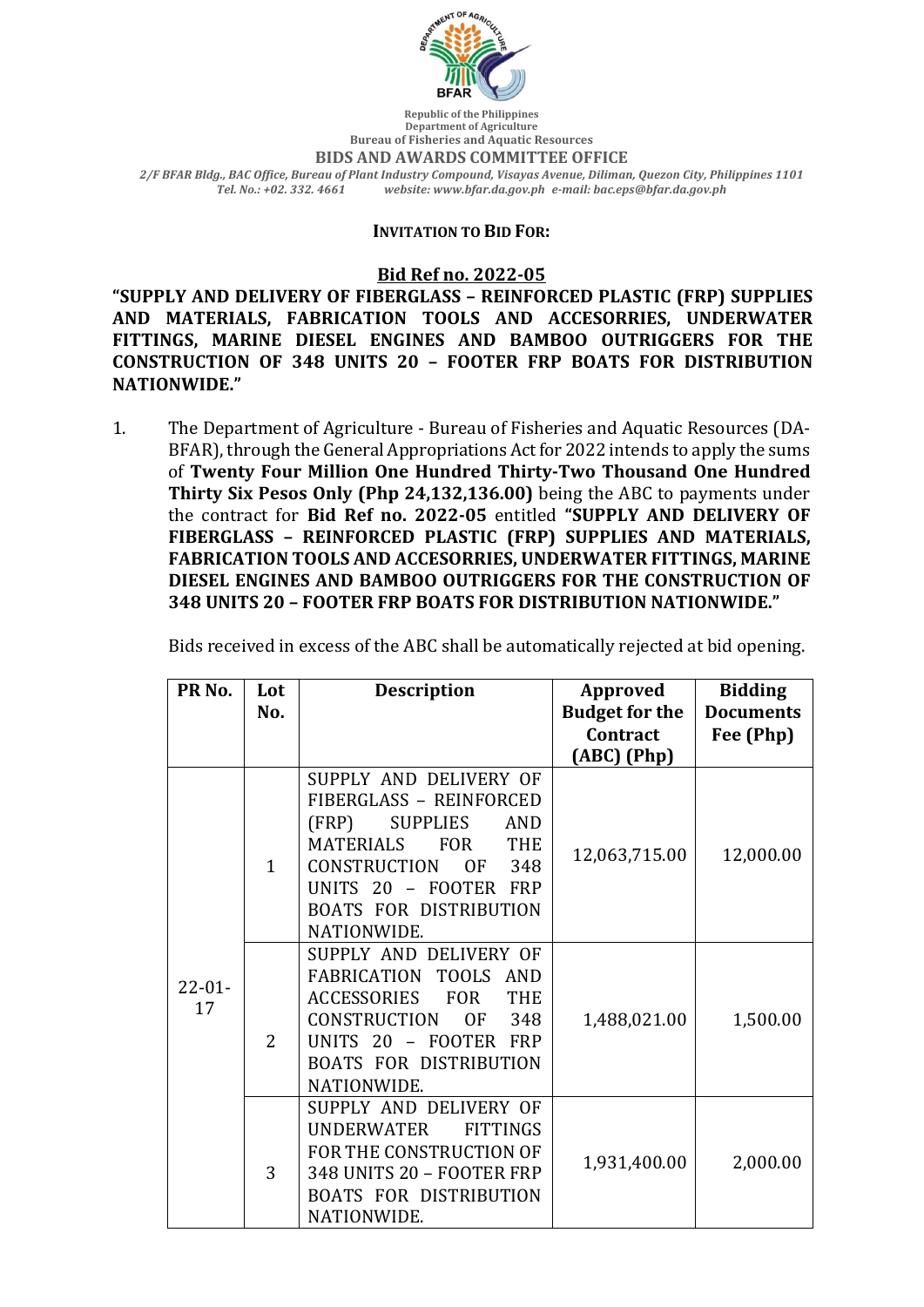| 4 | SUPPLY AND DELIVERY OF<br><b>UNITS</b><br>7.5<br>0F<br>348<br>HORSEPOWER<br><b>MARINE</b><br>DIESEL ENGINE FOR THE<br>CONSTRUCTION OF<br>348<br>UNITS 20 - FOOTER FRP<br><b>BOATS FOR DISTRIBUTION</b><br>NATIONWIDE. | 5,916,000.00  | 6,000.00  |
|---|-----------------------------------------------------------------------------------------------------------------------------------------------------------------------------------------------------------------------|---------------|-----------|
| 5 | SUPPLY AND DELIVERY OF<br><b>BAMBOO OUTRIGGERS FOR</b><br>THE CONSTRUCTION OF 348<br>UNITS 20 - FOOTER FRP<br><b>BOATS FOR DISTRIBUTION</b><br>NATIONWIDE.                                                            | 2,733,000.00  | 3,000.00  |
|   | <b>TOTAL</b>                                                                                                                                                                                                          | 24,132,136.00 | 24,500.00 |

- 2. The DA BFAR, now invites bids for the above Procurement Project. Delivery of the Goods is required within the period stated in the Section VI - Schedule of Requirements. Bidders should have completed, within Two (2) years from the date of submission and receipt of bids, a contract similar to the Project. The description of an eligible bidder is contained in the Bidding Documents, particularly, in Section II (Instructions to Bidders).
- 3. Bidding will be conducted through open competitive bidding procedures using a non-discretionary "*pass/fail*" criterion as specified in the 2016 revised Implementing Rules and Regulations (IRR) of Republic Act (RA) No. 9184.

Bidding is restricted to Filipino citizens/sole proprietorships, partnerships, or organizations with at least sixty percent  $(60%)$  interest or outstanding capital stock belonging to citizens of the Philippines, and to citizens or organizations of a country the laws or regulations of which grant similar rights or privileges to Filipino citizens, pursuant to RA No. 5183.

- 4. Prospective Bidders may obtain further information the BFAR BAC Secretariat through electronic mailing address given below, and inspect of the Bidding Documents at www.bfar.da.gov.ph.
- 5. A complete set of Bidding Documents may be acquired by interested Bidders at 2<sup>nd</sup> Floor – BAC Office, Fisheries Building Complex, BPI Compound, Brgy. Vasra, *Visayas Avenue, Quezon City* and/or through electronic means and upon payment of a non-refundable fee for the Bidding Documents in the amount stated above. The Procuring Entity shall allow the bidder to present its proof of payment for the fees by in person, or through electronic means.
- 6. The DA BFAR, will hold a Pre-Bid Conference<sup>1</sup> through video conference call using "Zoom" application on **February 8, 2022 at 10:00 a.m.** which shall be open to prospective bidders who have successfully completed registration one  $(1)$ calendar day prior to the Pre-bid Conference using Google Form https://docs.google.com/forms/d/e/1FAIpQLSculZ4qcO6wDbeizhODN5b9lE9Pi  $I$ TjhbdH8O-fUosjzj $InDg/viewform?usp=ppurl$  and in accordance with the **"Annex A, Bidder's Kit – I"**.